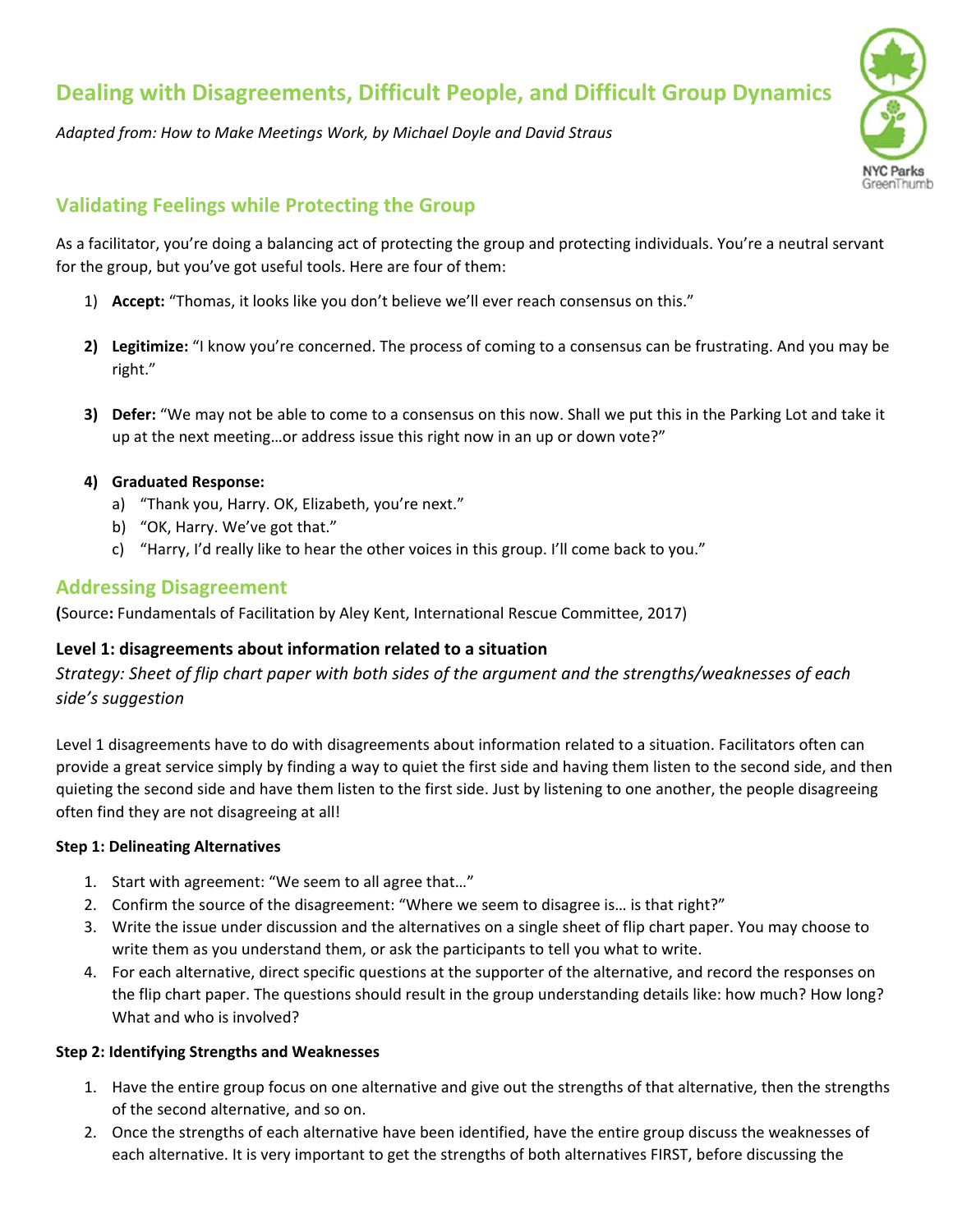weaknesses, as this gives value to each alternative before the participants have an opportunity to devalue the through the weaknesses discussion.

- a. For many disagreements, the weaknesses are equivalent to the strengths of the competing alternative Once the group identifies this relationship, you can save time discussing the weaknesses.
- **NYC Parks** b. An alternative method is to have each of the disagreers give the strengths of the alternative they GreenThumb oppose, and the weaknesses of the one they support. This approach encourages active listening and helps the disagreers see the other side.
- 3. Once strengths and weaknesses have been identified for each alternative, check to determine if consensus has been reached.

## **Level 2: differences in values or experience**

## *Strategy: Identify shared values and brainstorm new alternatives that meet these values*

Since **level 2 disagreements** are based on different experiences or values, the strengths and weaknesses process can assist the group in identifying the underlying values that result in the participants supporting one alternative over another. Even if consensus has not been reached, identifying these underlying values will provide the group with a clear basis for moving forward. You as the facilitator can then use one of the other consensus‐building techniques (merging, scoring/voting, etc.) to facilitate the group to consensus.

#### **Step 3: Merging Alternatives**

This is a tactic for creating a new alternative that combines the key strengths of the prior alternatives.

- 1. Direct the group to the strengths of each proposal.
- 2. Ask, "For this first alternative, what are the one or two most important strengths?" Place an asterisk next to the one or two identified.
- 3. Do the same for the other proposal.
- 4. If possible, draw a single circle that encompasses the key strengths identified from both alternatives. Ask, "Is there a way to create a new alternative that combines these strengths? Is there an alternative that is … (read the strengths)? What would it have to look like?
- 5. Once one or more new alternatives are identified, have the group select one which has the most promise and delineate (go back to Step 2).

## **Level 3: disagreement based on personality or past history**

## *Strategy: Do not try to solve Level 3 disagreements at this meeting*

A disagreement based on personality or past history (**level 3**) cannot be resolved in a facilitated session. How do you recognize a level 3 disagreement? If the argument has no logic as its base or the parties arguing show no interest in resolving the argument, then the problem is probably personality or past history. If this is so, consider the following course of action:

- 1. Take a break. Meet with the parties privately to indicate to them that you do not believe the issue can be solved in the session.
- 2. Seek agreement to go to a higher source together or a free local mediation service for resolution outside the session. In essence, let a higher level in the organization or an outside mediator help make the decision by having both parties go to together to explain the issue.
- 3. Don't attempt to resolve the issue in the session! Typically issues based on personality or past history take more time than you can afford to give.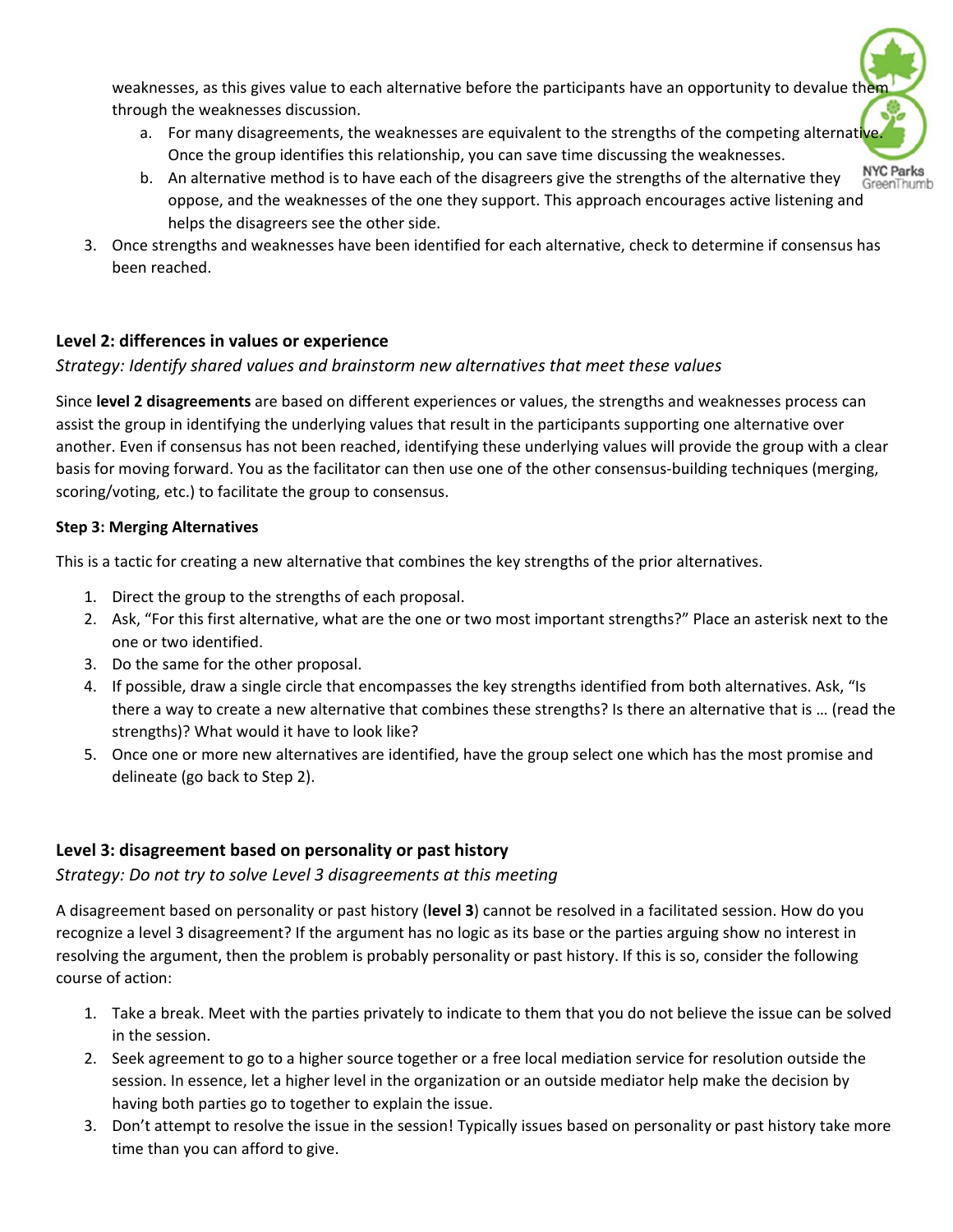#### **Sharing Withholds**

This can free up energy and clear space for the group to be in community. Have a round in which each person shares something they have been withholding from the group – that is, something they have been thinking but not saying. Withholds usually have to do with judgements and assessments about ourselves, others, or what the group is doing. The Parks<br>GreenThumb facilitator can assist by suggesting starting phrases:

- I would contribute more to the group if...
- You would understand me more if you knew that…
- Sometimes I ... (describe behavior) when I feel ... (describe feelings)
- If I could wave my magic wand and alter one thing in the group right now, it would be...

This exercise works best when the round is continued a few times until people feel brave enough to share what they are really withholding.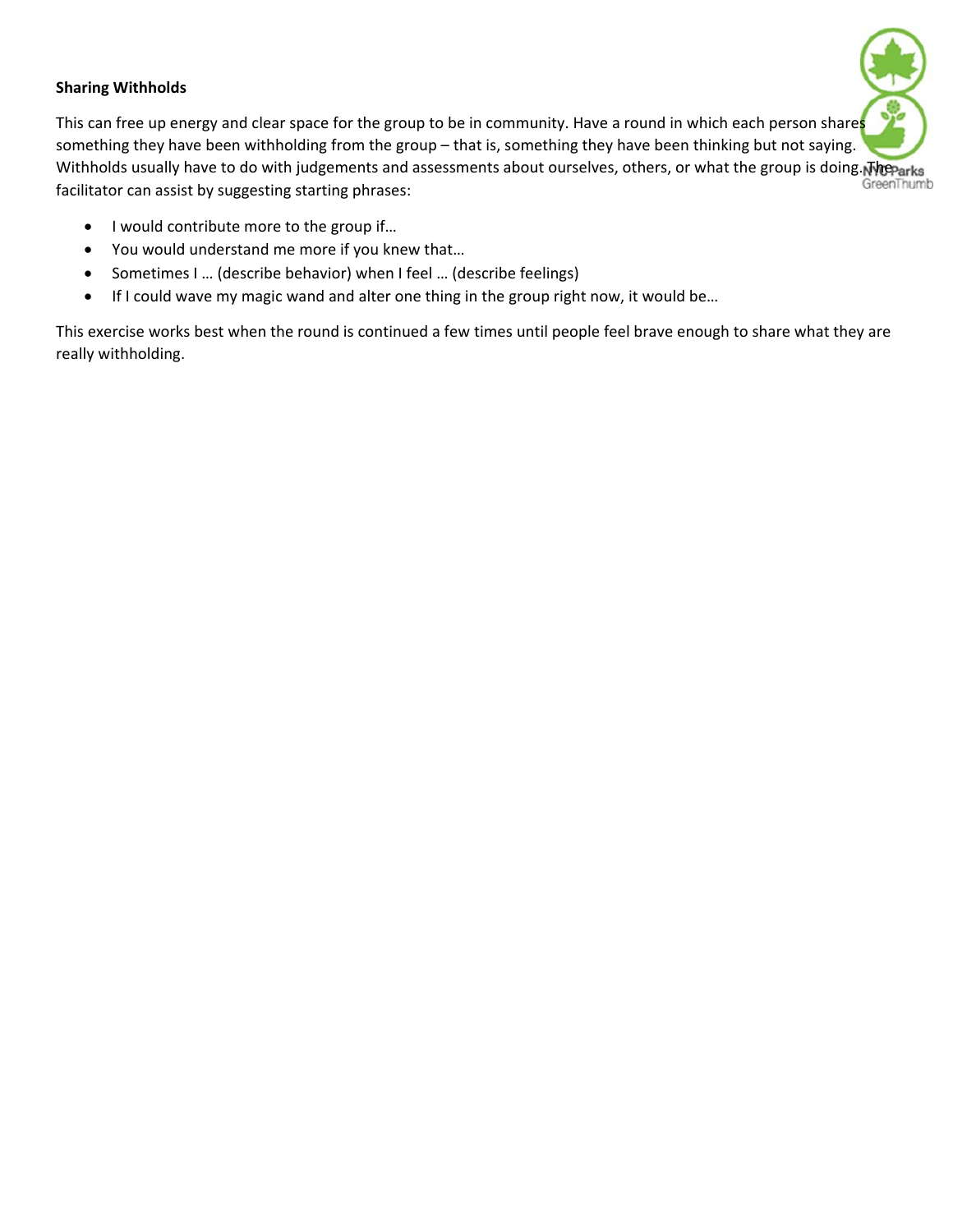## **Difficult People**

#### **1) The Latecomer**

- ‐ Always comes in late. Causes a big commotion. Wants to get caught up.
- Solution: Don't confront the person in public. Ask after the meeting why they were late. What would makenThum the meeting important enough to be on time? Perhaps ask if they would like to be the next facilitator or note keeper.

### **2) Early Leaver**

- ‐ Leaves the meeting early, draining energy from the group.
- ‐ *Solution:* Don't confront in front of the group. Maybe your meetings are too long or too loose. At the start of the meeting ask if everyone can stay until the end.

#### **3) The Broken Record**

- Keeps bringing up same point over and over again.
- ‐ *Solution:* Refer to the Group Memory, "Yes, Alice, we've written this down on page 3 and page 6. Is there something else you'd like to add?" "Can we take two minutes so you can let go of this and get back to the meeting?" "We need your input on other matters here."

#### **4) The Doubting Thomas**

- ‐ "That will never work. That will never happen."
- ‐ *Solution:* "Wait a minute, Harry. You and the rest of the group agreed not to judge ideas for now. You just jumped on Joe's suggestion. Hold on! You'll get a chance to evaluate later."

#### **5) The Headshaker**

- ‐ Non‐verbally disagrees. Rolls eyes. Crosses arms and legs.
- ‐ *Solution:* Ignore first, but if it persists, "Harry, I see you're shaking your head. Is there something here that's bothering you?"

#### **6) The Dropout**

- Sits in back and doesn't say anything. Reads a book or doodles.
- ‐ *Solution:* Move in close and ask, "What do you think about this, Carl? I'll give you a moment to think. What's your idea, Jennifer?" (Carl may not think the meeting is relevant or is ineffective, or he's preoccupied with another matter.)

## **7) The Whisperer**

- ‐ Whispers to a neighbor, inside jokes or comments.
- ‐ *Solution:* Walk up close or "Let's keep a single focus here (one mic)." "Do you want to share what you're talking about?" or "Do you want to take that conversation outside?" Or remind the group about their commitment to ending at the established time and their goals for the meeting.

## **8) The Loudmouth**

- ‐ Talks too much or too loud. Dominates the meeting. Often a senior person or decision maker.
- ‐ *Solution:* Move in close, maintaining eye contact. Shift your focus and call on someone else in the room. Ask after the meeting what the underlying issue is. Offer a pen and pad to write ideas down they come up with. Or offer them the position of note taker.

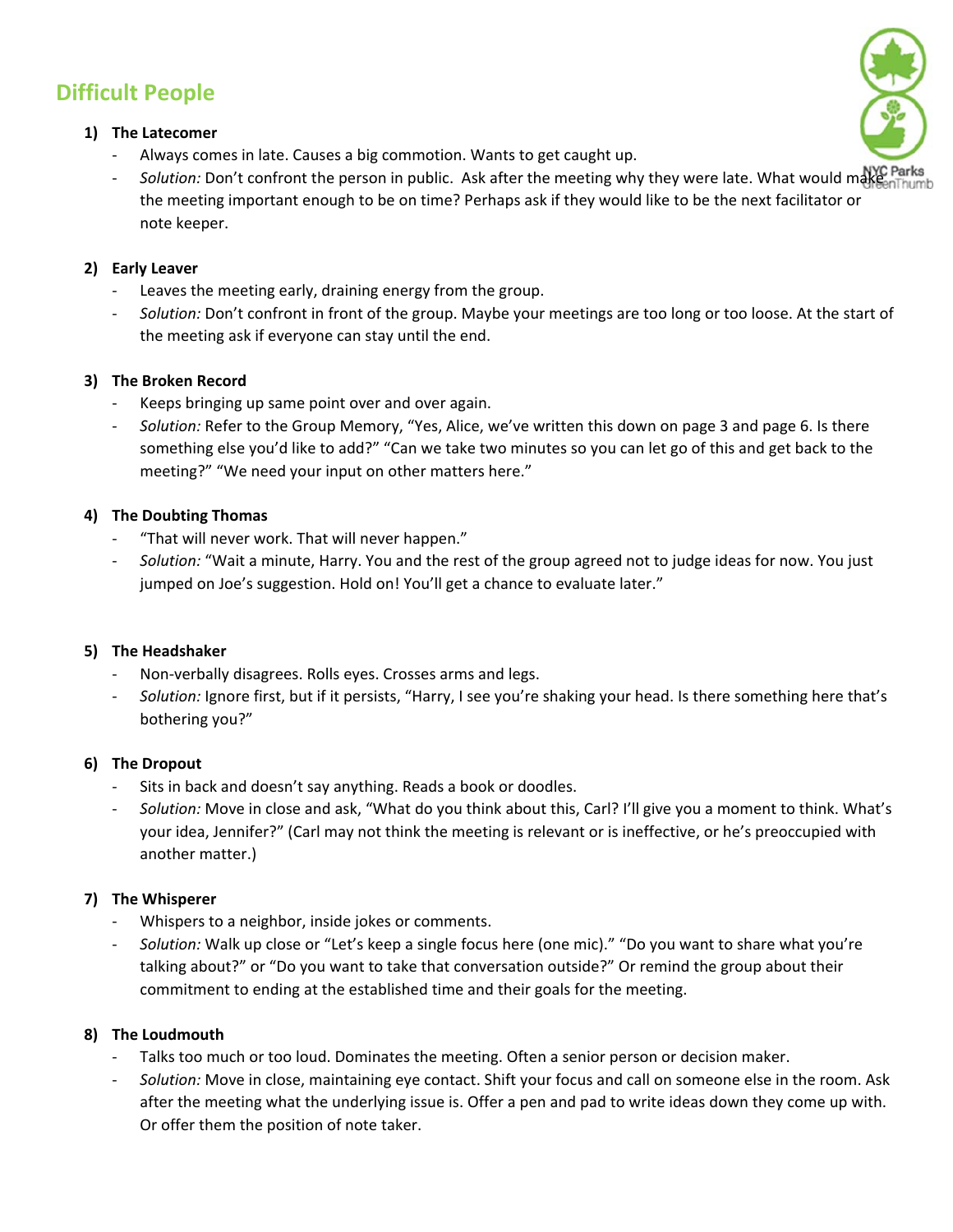#### **9) The Attacker**

- Launches personal attacks on another group member or the facilitator.
- Solution: "What's all this about? What's going on here?" Walk over to the recorder and ask the attacker see if their opinion has been captured correctly.

#### **10) The Interpreter**

- ‐ "What Alberto is trying to say is…"
- ‐ *Solution:* "Hold it a minute, George. Let Alberto finish what he wanted to say." Or, if Alberto has finished speaking, "Alberto, do you think that George understood what you said?" Take a moment to 'stack' the speakers. Point to raised hands and say "I see you, you next, then you."

#### **11) The Gossiper**

- ‐ "Well, I heard them say that…"
- ‐ *Solution:* "Are you sure?" "Can anyone else verify that?" then take a short break to look it up, make a phone call, or invite an expert to the next meeting.

#### **12) The Know‐it–all**

- ‐ "Well, I'm the one with the PhD"
- ‐ *Solution:* "Yes, we realize this is your specialty, and you may be right, but the reason we're having this meeting is to get the group's insights on other solutions."

#### **13) The Backseat Driver**

- ‐ "Well, I'd move on to the next topic if I were you."
- ‐ *Solution:* Acknowledge that there are many ways of facilitating a meeting. In an *extreme* case, you may have to challenge the Backseat Driver openly, "Do you want to facilitate the meeting? If you do that's fine, but if you don't, allow me the courtesy to move through our agenda."

#### **14) The Busy Body**

- ‐ Ducking in and out of the meeting, taking calls, etc.
- ‐ *Solution:* Before the meeting, ask the Busy Body to hold all calls for an hour, or move the meeting to a different place with less distractions or a quieter time. Ask for a commitment to block off the time for the meeting. When it happens, say, "Hey, I thought you promised to hold all calls until the end of this meeting?"

#### **15) The Joker**

- ‐ Constant goofing around
- ‐ *Solution:* For non‐serious cases, "OK, folks, lets re‐focus." For serious cases, aim for a break as soon as possible. People can get unruly when they're worn out.

#### **16) The Drifter**

- Moves from topic to topic. Brings up completely new issues.
- ‐ *Solution:* The Drifter may be sharing creative new ideas. Ask the drifter to write their idea down. Ask the group if they want to pursue this now, go back to the agenda, or add it to the Bike Rack for another time.

#### **17) The Rambler**

- ‐ Has difficult time coming to the point
- Solution: State appreciation for the thought. Try to re-phrase, "Is this what you mean?" "So it sounds like you're saying…" Ask the room to help this person out. Be sure to go back to the person and ask if that captures their idea.